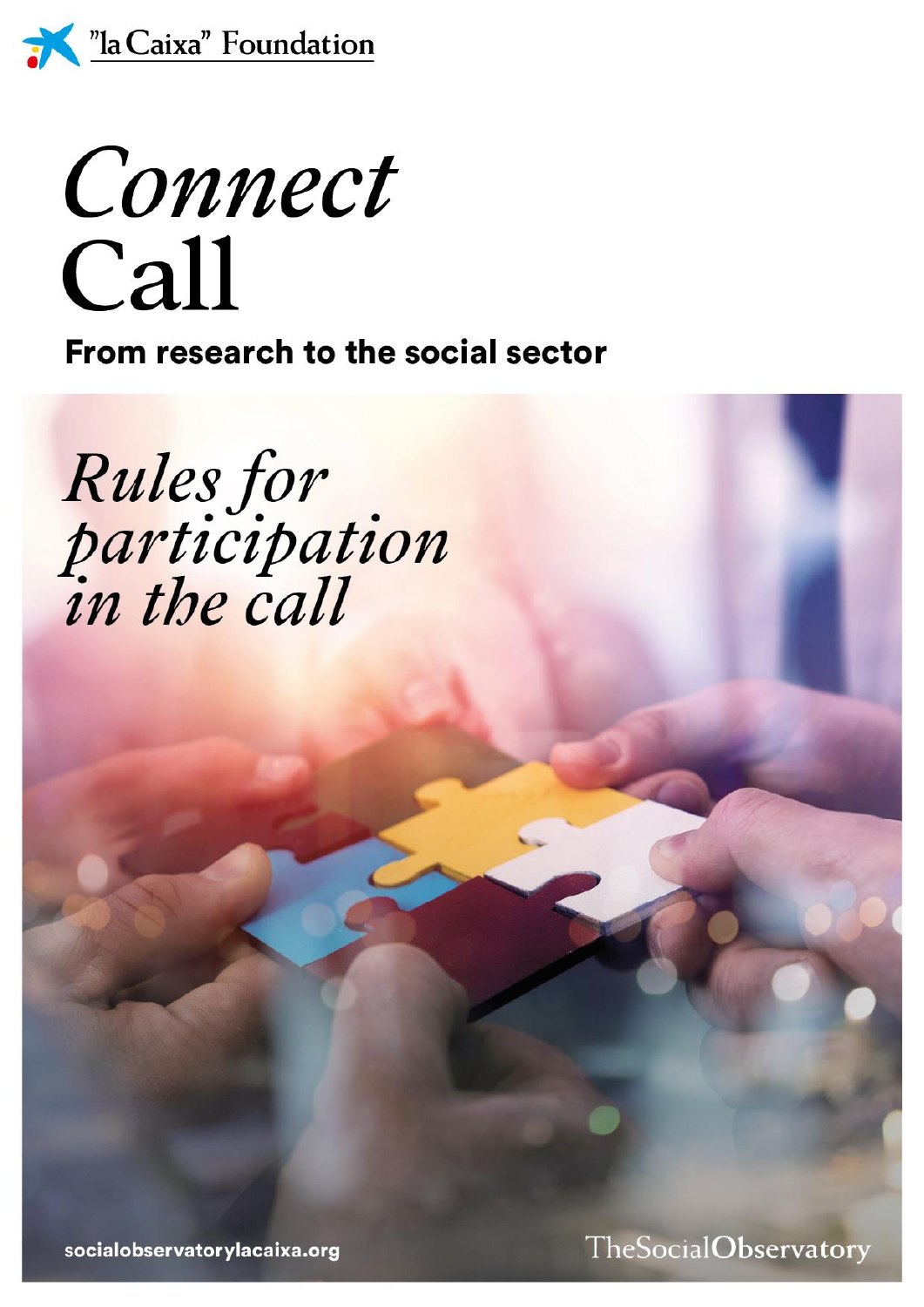



# *Rules for participation in the call*

# 1. **What is the aim of the call?**

The main purpose of the Social Observatory of the "la Caixa" Foundation is to contribute ideas and scientifically proven results, both to enrich the public debate with regard to social problems and to help ensure that decisions taken in this area are informed and rigorous.

In the current economic and social climate, characterised by numerous challenges and uncertainties, the Social Observatory is launching this call with the aim of promoting the relationship and combined work between the research sphere and the practice sphere (social sector and public administration) and of increasing the social impact of both spheres.

The call is the result of a process of participation and knowledge intermediation with authorities from both of these areas for the purpose of combining efforts, knowledge, and tools in the quest for effective interventions and social policies.

# 2. **Who can participate?**

The call is aimed at organisations from the research and practice spheres, with their headquarters and activity in Spain, and that will form mixed teams prepared to progress together a project with a shared aim and that will produce a positive social impact.

In the research sphere the following can participate:

- *»* Organisations linked to a university
- *»* Organisations registered as research centres in any public register<sup>1</sup>
- *»* Organisations that include research in their Articles of Association

 $\overline{a}$ 

*»* CERCA Institution: Research Centres in Catalonia

<sup>1</sup> Below are some examples of public registers of research centres:

*<sup>»</sup>* Spanish National Research Council (CSIC)

*<sup>»</sup>* Technological Centres and Centres for Support of Technological Innovation

*<sup>»</sup>* Register of Research Institutes and Centres and Register of Research and Development Personnel of the Valencian Community.

*<sup>»</sup>* Register of Researchers, Research Teams and Research Centres of the Autonomous Community of the Canary Islands

*<sup>»</sup>* Register of Agents of the Riojan Innovation System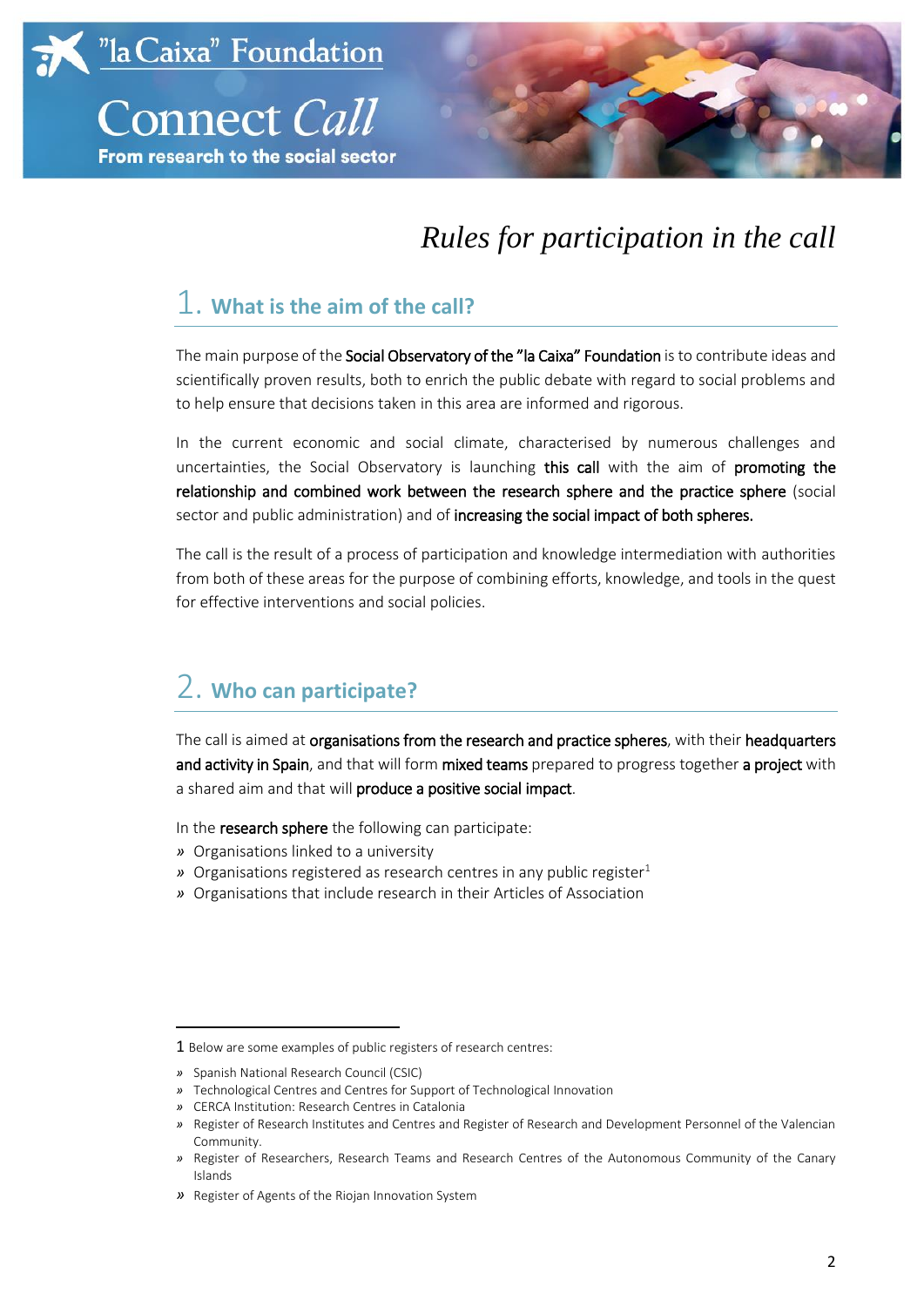



- In the **practice sphere,** the following organisations can participate:
- *»* Organisations from the Third Social Sector or the Social Economy, including also second-level or higher organisations<sup>2</sup>
- *»* Public administrations or other local, supra-municipal, autonomous and national public administrations.

A minimum of two collaborating organisations are required (one from the research sphere and the other from the practice sphere), and each collaborating organisation must contribute at least one person to the work team and, if they have more than one person in the team, designate a representative.

The collaborating organisations will number four at the most, providing that the minimum of one from each sphere is respected, as indicated previously. If there is more than one organisation for each sphere, it should be indicated which of the collaborating organisations will coordinate the research sphere ("Research Coordinating Organisation") and which organisation will coordinate the practice sphere (Practice Coordinating Organisation"). The coordinating organisations will sign an agreement with the "la Caixa" Foundation.

With the aim of guaranteeing the correct execution of the project, the contribution to decision-making and the generation of changes within the organisation, each one of them will designate a person responsible for the execution and monitoring of the project and with the following profile:

- *»* Organisations from the research sphere: a person with a PhD qualification.
- *»* Organisations from the practice sphere: a person with a position of responsibility or who forms part of the governing body.

Without prejudice to the existence of a coordinating organisation for each sphere, the leadership of the project will be shared, and collaboration between the different applicant organisations will be encouraged.

 $\overline{\phantom{a}}$ 

<sup>2</sup> On the basis of the definitions set out in the respective Spanish laws:

*<sup>»</sup>* Law 5/2011, of 29 March, on the Social Economy: [www.b](http://www.boe.es/buscar/pdf/2011/BOE-A-2011-5708-consolidado.pdf)oe.es/buscar/pdf/2011/BOE-A-2011-5708 consolidado.pdf

*<sup>»</sup>* Law 43/2015, of 9 October, on the Third Sector for Social Action: [www.boe.es/buscar/pdf/2015/BOE-A-2015-](http://www.boe.es/buscar/pdf/2015/BOE-A-2015-10922-consolidado.pdf) [10922-consolidado.pdf](http://www.boe.es/buscar/pdf/2015/BOE-A-2015-10922-consolidado.pdf)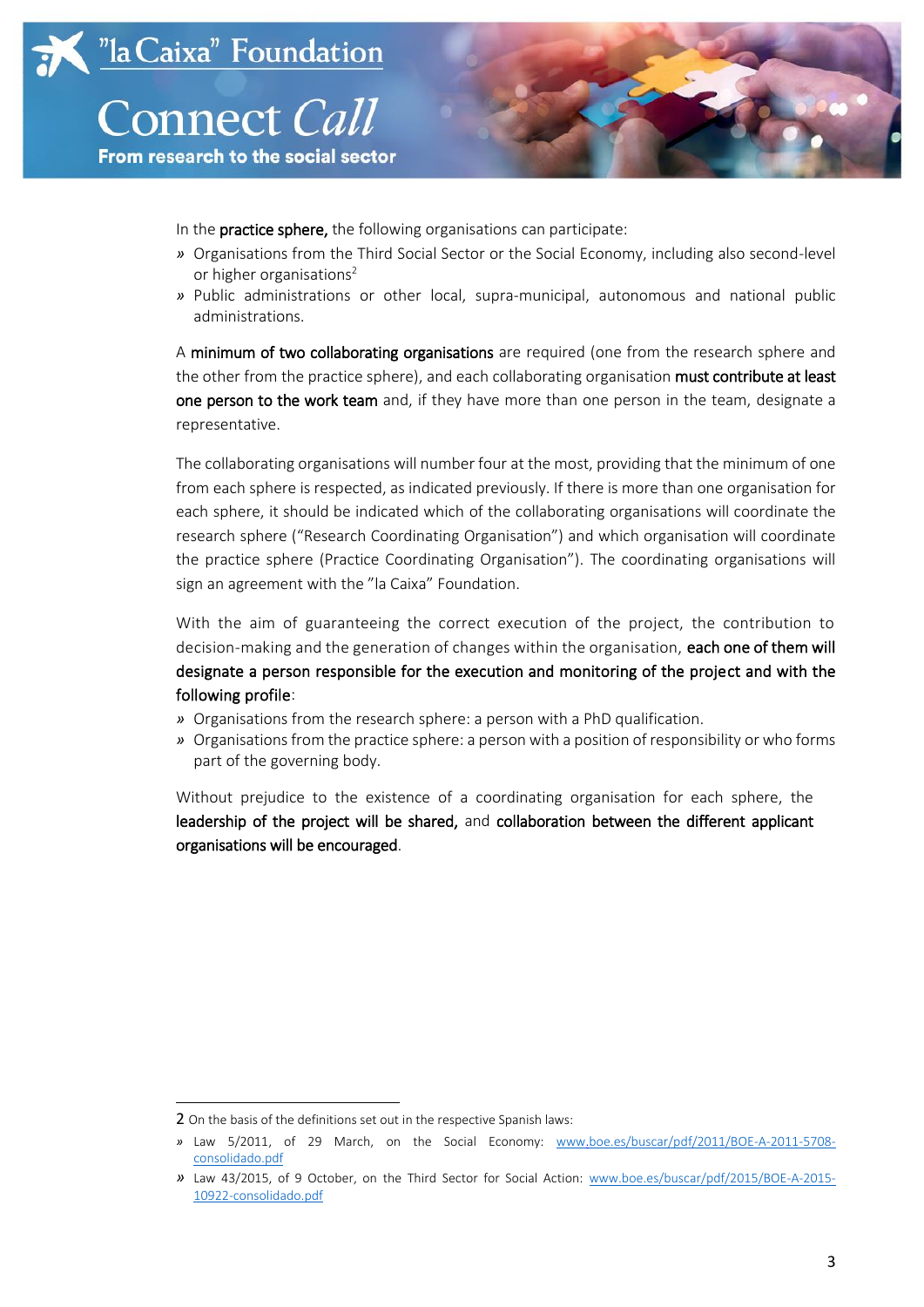



# 3. **What type of projects can be presented?**

Applicants can present social projects related to emotional wellbeing and mental health in Spain.

Proposals focusing on research or interventions with a uniquely clinical focus, tests of prototypes or similar areas lie outside of the subject area of this call and, therefore, cannot apply for funding.

The project can be framed within any of the following typologies or can be a combination of them, with the exception of the implementation:



The call is aimed at research projects. In the case of collaborating organisations that wish to implement an intervention, this will not be funded by this call.

The project must generate quantitative evidence and the contribution of complementary qualitative evidence will be advantageous. Sources used can include both primary sources (data generated by the research itself) and secondary sources (surveys, administrative records, etc.).

The projects will have a duration of between 12 and 24 months, which will be counted from the date the funding is awarded, and will include all phases of the projects up to the delivery of the final results.

The results generated within the framework of the project will be open access, to enable them to be disseminated and made available for future projects and research studies, whether by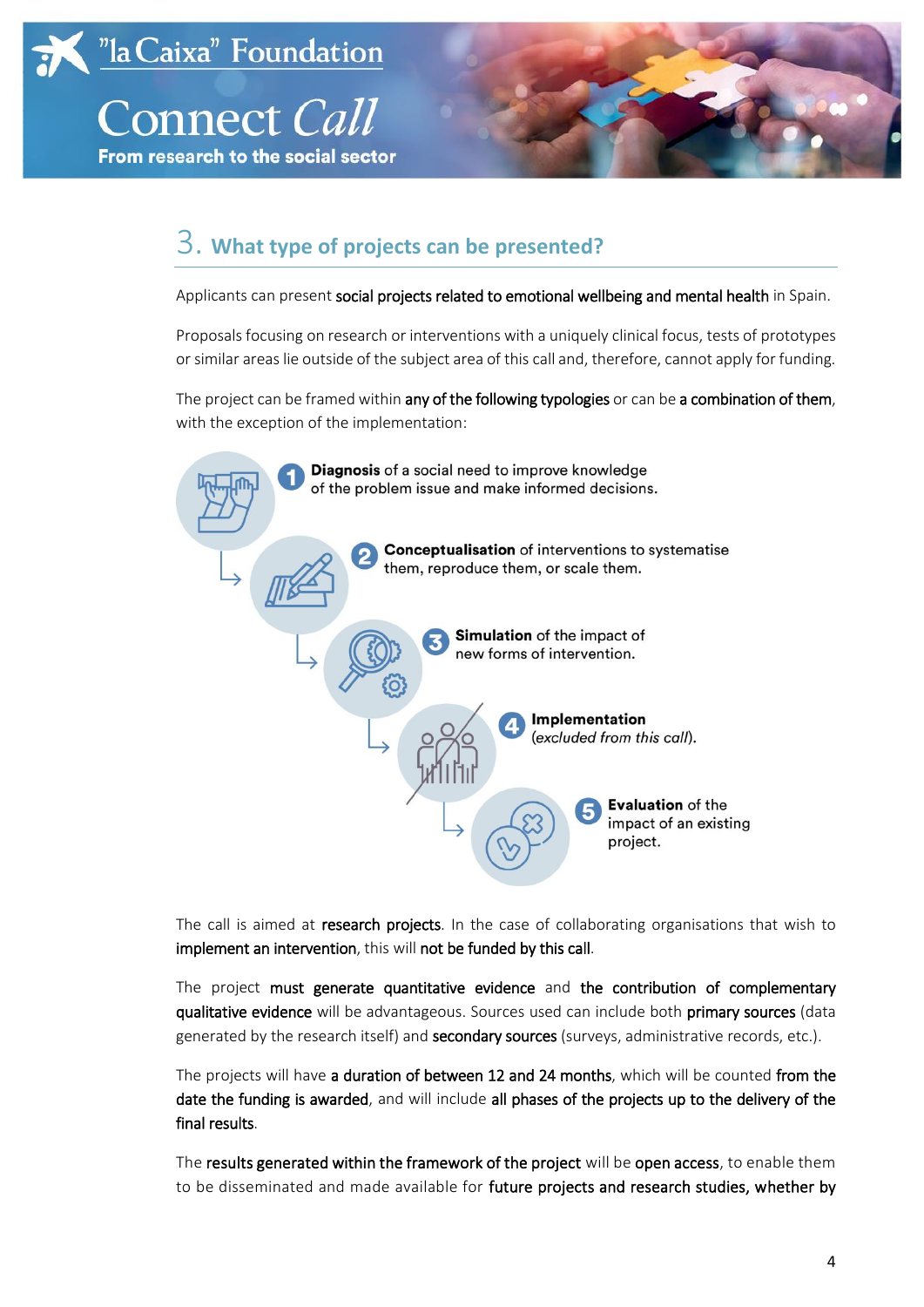From research to the social sector



own researchers (for example, in future Social Observatory calls) or by third parties. With this goal in mind, collaborating organisations must comply with the research results management policy and the research integrity policy of the "la Caixa" Foundation, which is available on its website [\(link\)](https://fundacionlacaixa.org/en/caixaresearch-management-policy-open-access-research-results).

## 4. **What does this call offer?**

### **ECONOMIC RESOURCES:**

For each of the projects selected, the call offers a maximum sum of 80,000 euros (taxes, indirect costs and charges, where applicable, included). This sum includes all the expenses necessary for the research, such as staff expenses, costs of extracting and processing data, travel, subsistence and accommodation or infrastructures, among others. Costs associated with the implementation of interventions are not contemplated. The indirect costs of the organizations applying to the call must not be more than 10% of the total direct costs requested by that organization.

Requests for payment will be issued in two parts: 70% at the time of signing the agreement and the remaining 30% when the completion of the project has been justified, along with the production of all the documents for dissemination mentioned below.

This payment will be paid in a maximum of 60 days from the receipt of the request for payment, to the Practice Coordinating Organisation (the part relative to the budget corresponding to the practice sphere, according to the proposal presented) and to the Research Coordinating Organisation (the part relative to the budget corresponding to the research sphere, according to the proposal presented), in accordance with the details of the agreement that will be signed with the two organisations. Each collaborating organisation commits to comply with the corresponding part of the budget presented, and the coordinating organisations will take responsibility for sharing it between the other organisations, if applicable, in accordance with the aforementioned budget.

### **ADVICE, NETWORKING AND COMMUNITY GENERATION**

During the execution of the projects, individual and group technical and strategic advice sessions will be offered to facilitate the application of learnings, and guides and useful tools for decisionmaking will be provided. Additionally, networking sessions and sessions for exchanging knowledge and best practices between the various work teams will be held, and also a meeting for the closing session and presentation of results.

Once the project has been completed, the two people responsible for the execution and monitoring of it (one for each sphere) will be able to form part of the "la Caixa" Foundation's Social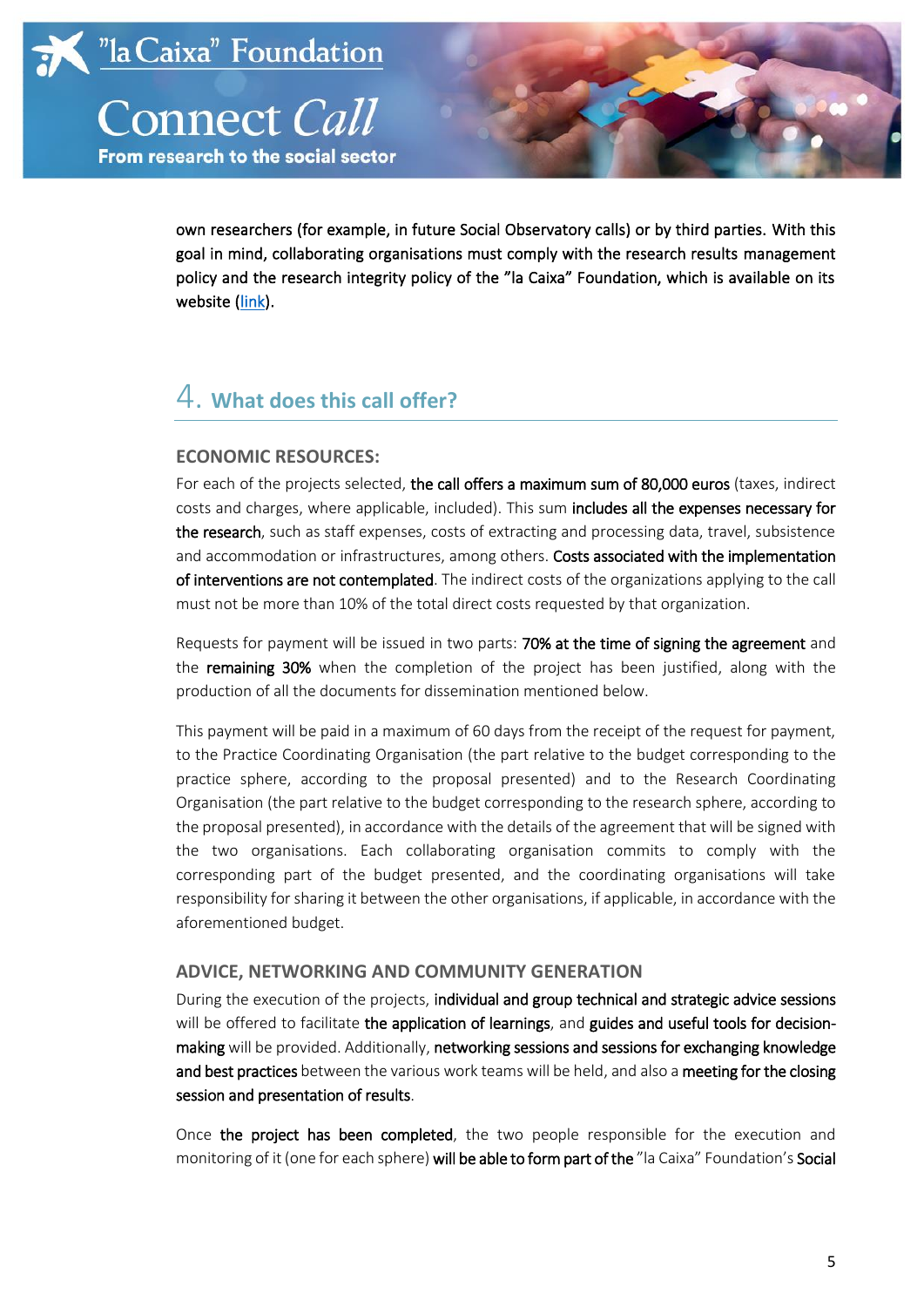From research to the social sector



Research Talent Network. This community will offer the opportunity of participating in networking sessions and sessions for the exchanging of knowledge and best practices.

### **DISSEMINATION OF RESULTS**

Upon completion of the project, and should both beneficiaries and the Social Observatory agree this, future collaborations may be established with the aim of disseminating the results of the research carried out to specialised and interested audiences.

# 5. **What is required?**

### **SIGNING OF AN AGREEMENT TO REGULATE THE AWARDING OF THE GRANT**

The beneficiary coordinating organisations, in other words, the Practice Coordinating Organisation and the Research Coordinating Organisation, agree to sign a joint agreement between the coordinating organisations and the "la Caixa" Foundation, in order to regulate the grant that is the subject of this call.

### **COMPLIANCE WITH ETHICAL STANDARDS AND CONDITIONS**

The people making up the work team commit to complying, in the planning and execution of the project funded, with the ethical, social, economic, human resources and contractual standards set out by the collaborating organisations to which they are attached, as well as any other regulation applicable to their activity.

### **MONITORING COMMITTEE**

The people who make up the work team will participate in the monitoring committee meetings, in accordance with the provisions established in the aforementioned agreement.

#### **PROOF OF EXECUTION OF THE PROJECT**

As proof of the project's execution, two reports should be delivered:

- 1. A report on the research results, suitable for evaluation by expert persons from the research sphere.
- 2. A report on the application of the results in practice, which contains the details of the changes generated or that may be generated in the organisation of the practice sphere based on the project results. This report must include a Plan for application of the learnings with a forecast of the changes that will continue to be generated in the short and medium term. This document will be suitable for evaluation by expert persons from the practice sphere.

The team's participation is also requested in at least one session for presenting the results.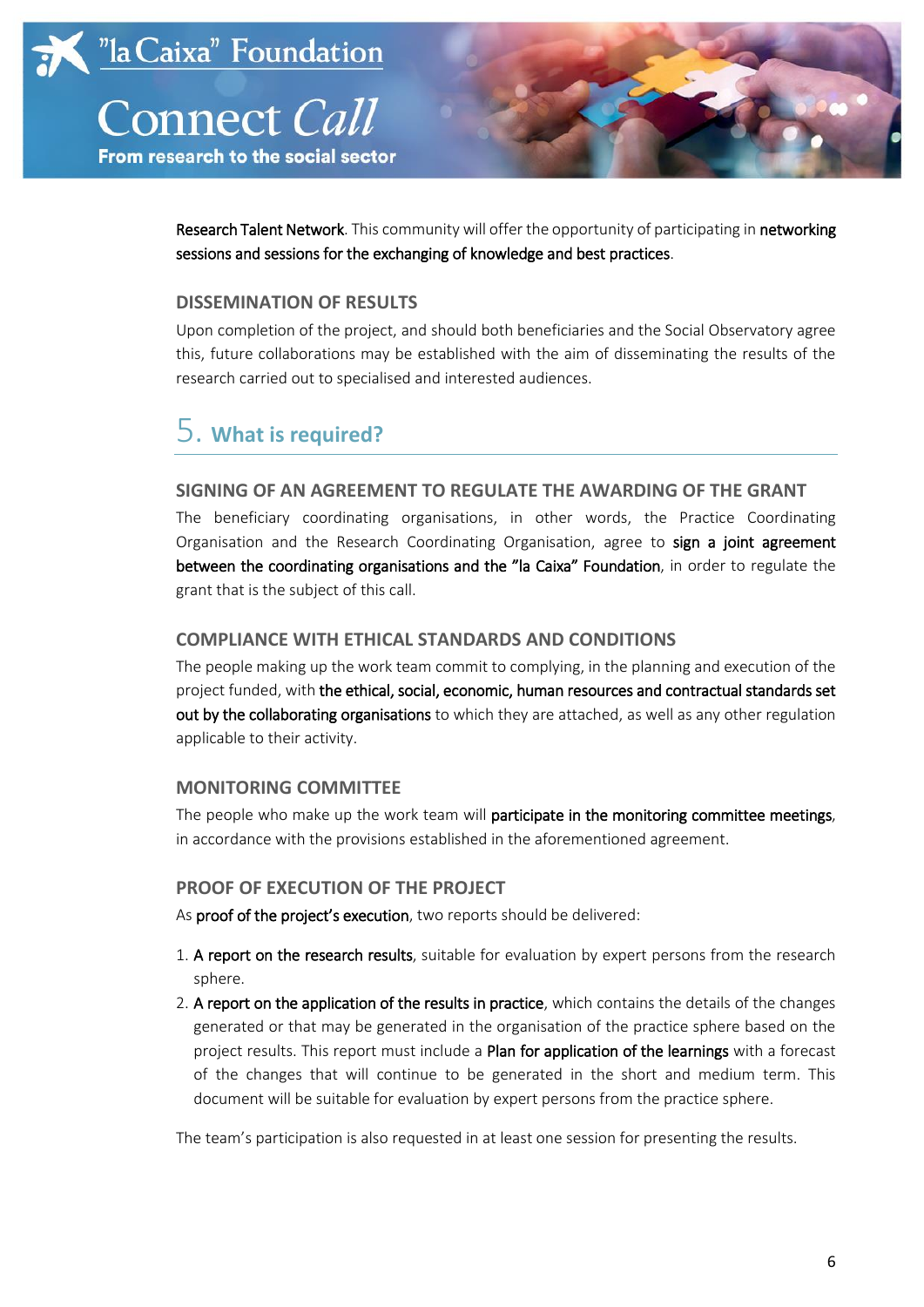



### 6. **How will the projects presented be evaluated?**

#### **SELECTION PROCESS**

First evaluation and preselection: all the candidate projects presented that comply with these rules for participation will be evaluated by an independent and multi-disciplinary group of evaluators. Each candidate project will be evaluated by four experts (two persons from the research sphere and two from the practice sphere) in accordance with the selected criteria defined in these rules for participation. From the result of this first evaluation, a pre-selection of 20 candidate projects will be made.

Interviews and definitive selection: a multidisciplinary selection committee formed by six experts (three in the research sphere and three in the practice sphere) will interview the two people responsible for each candidate project (one per coordinating organisation). Therefore, 20 interviews will be held, one for each of the 20 pre-selected candidate projects, with the aim of finding out the project details and of sharing queries and contributions. Once the interviews have been held, the definitive selection will be made. All 20 pre-selected candidate projects - both those ultimately selected and those not selected - will receive a short report explaining the reasons for the final decision.

For more information on the selection process, please consult the document Evaluation of projects to be published on the Social Observatory's website.

#### **SELECTION CRITERIA**

#### General interest

- *»* Relevance of the social reality studied
- *»* Potential social impact of the project (number of people affected and degree to which affected)
- *»* Transferability of results to practice

#### Research design and methodology

- *»* Rigour and robustness of the methodology
- *»* Use and management of the data (source, ownership, permission for use and exploitation, management mechanisms, etc.)
- *»* Original and innovative nature of the research questions that are being answered
- *»* Viability of the budget
- *»* Degree of implication of the population studied in the design of the proposal

#### Application of the results

- *»* Potential for the generation of changes in the action of the practice sphere
- *»* Viability of the budget
- *»* Original and innovative nature of the transferability of the results to practice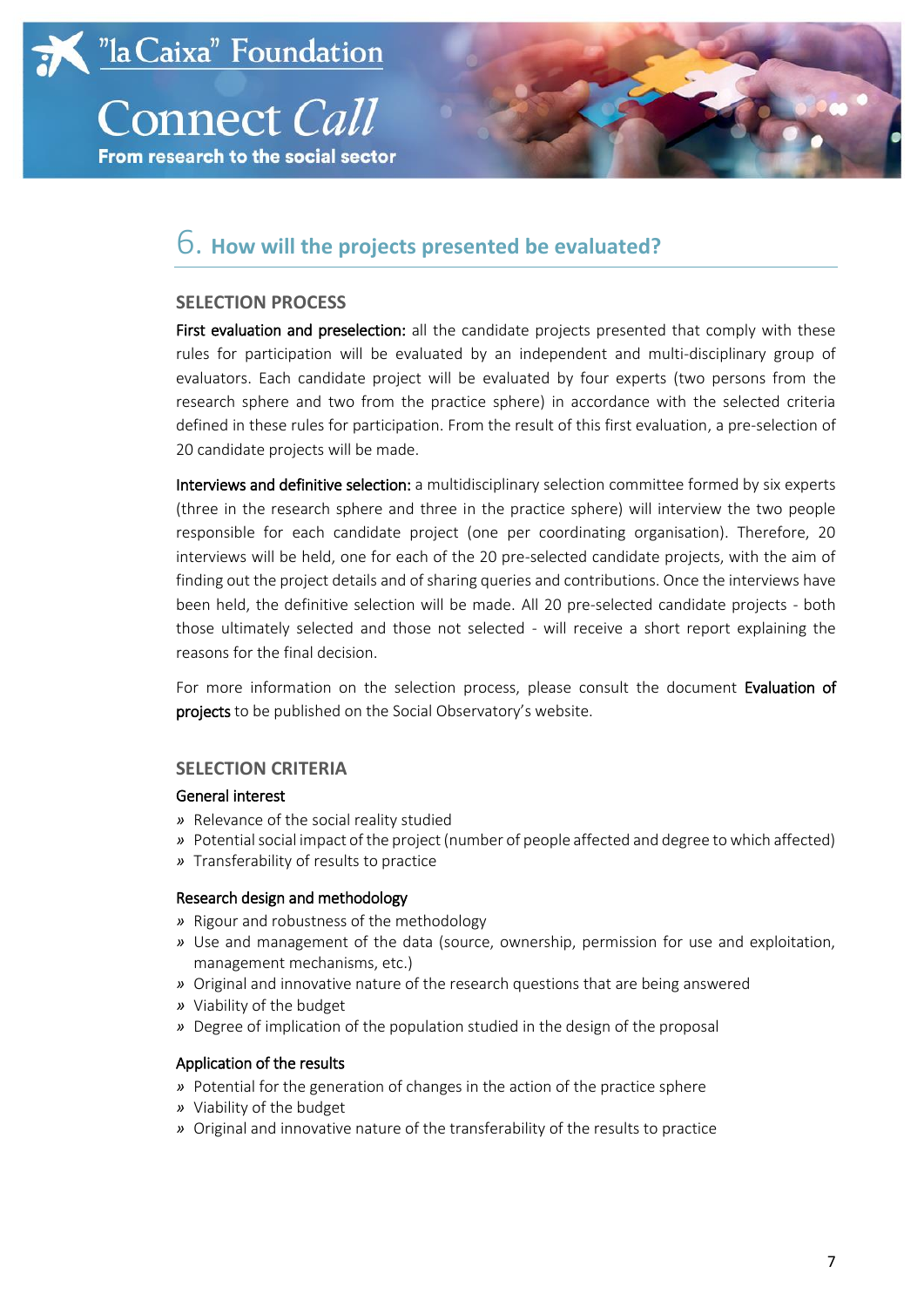



#### Organisations and team

- *»* Experience and diversity of the organisations in the research sphere
- *»* Experience and knowledge of the people in the research sphere that form part of the work team, in relation to the project presented
- *»* Experience and diversity of the organisations in the practice sphere
- *»* Experience and knowledge of the people in the practice sphere who form part of the work team, in relation to the project presented

#### Degree of collaboration

- *»* Quality and parity in the collaboration between organisations (sharing of tasks and responsibilities, mechanisms for monitoring and evaluation, etc.)
- *»* Use of methodologies that facilitate the generation or application of joint skills and knowledge between collaborating organisations
- *»* Development of a part or the totality of the project at one of the work centres of the organisation in the practice sphere

# 7. **How is the application presented?**

Interested organisations will prepare the following documents in Spanish or Catalan (respecting the maximum word counts for all sections of the document):

- *»* Document A: description of the project
- *»* Document B: budget
- *»* Document C: declaration of participating organisations
- *»* Document D: details of the organisations and the member teams of the project
- *»* Copy of the articles of association of the collaborating organisations (only in the cases indicated in document D)

If the documents are not in the evaluators' language, the "la Caixa" Foundation will translate proposals before sending them to be evaluated.

One member of the project from either the Practice Coordinating Organisation and the Research Coordinating Organisation will have to submit the project documentation through the online platform. The link to the platform will be published on the Social Observatory's website in October 2021. We will only accept projects presented through the online platform. For more information on the call and how to present the project, visit the website: <https://observatoriosociallacaixa.org/en/convocatorias>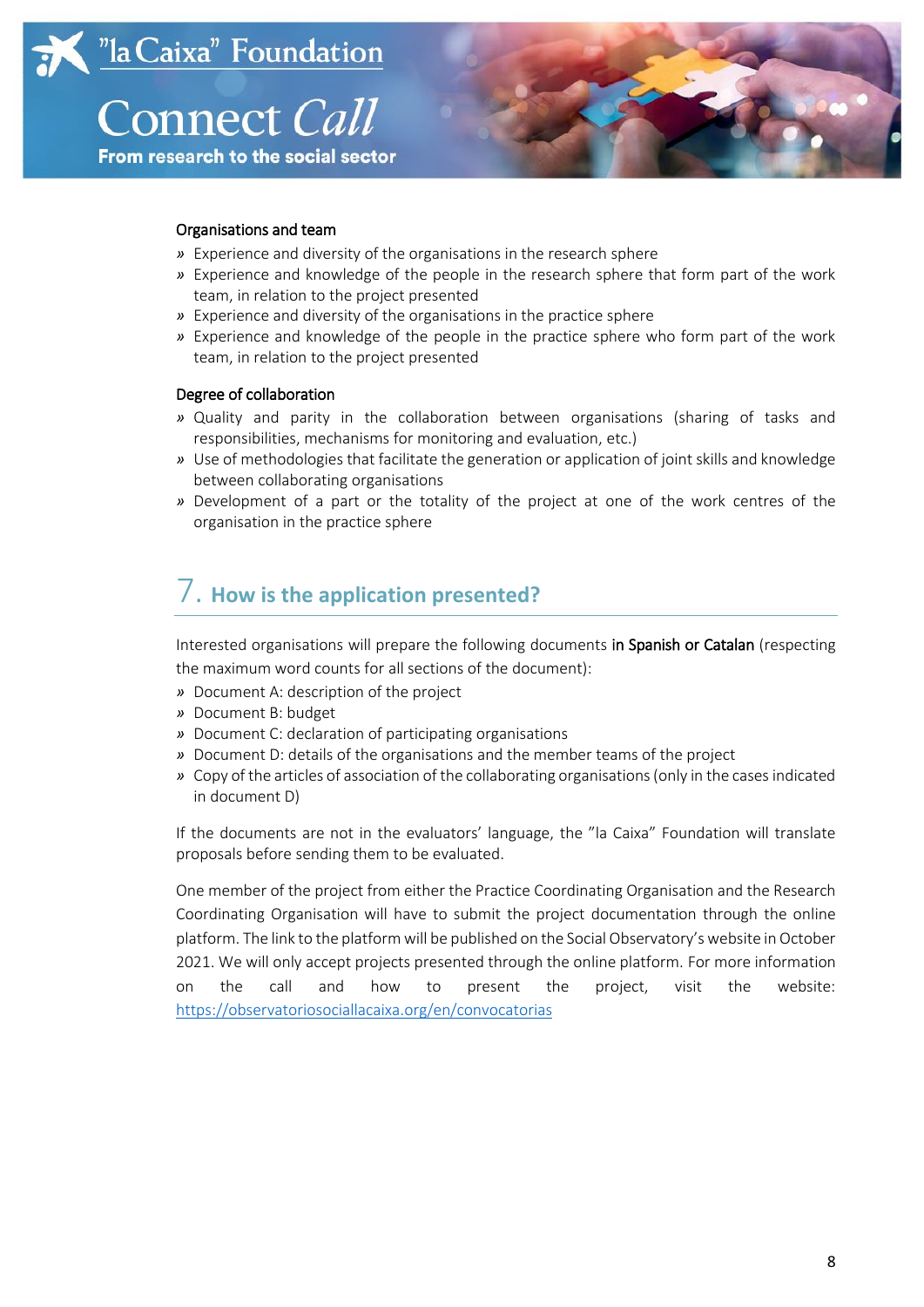

## 8. **What is the calendar for the call?**

The call will proceed according to this calendar estimate:



## 9. **How can queries regarding the call be resolved?**

During the months prior to the applications presentation process there will be information sessions on the call, for the purpose of facilitating networking and the generation of alliances between the organisations from the research sphere and those from the practice sphere, in line with a methodology that enables the sharing of needs, knowledge and interests.

Additionally, any queries can be sent to: [observatoriosocial@fundacionlacaixa.org.](mailto:observatoriosocial@fundacionlacaixa.org)

# 10. **Acceptance of the rules for participation**

Participation implies full acceptance of these rules for participation.

Applications that do not comply with all the requirements defined in these rules for participation will not be eligible and, therefore, will not pass through to the evaluation phase.